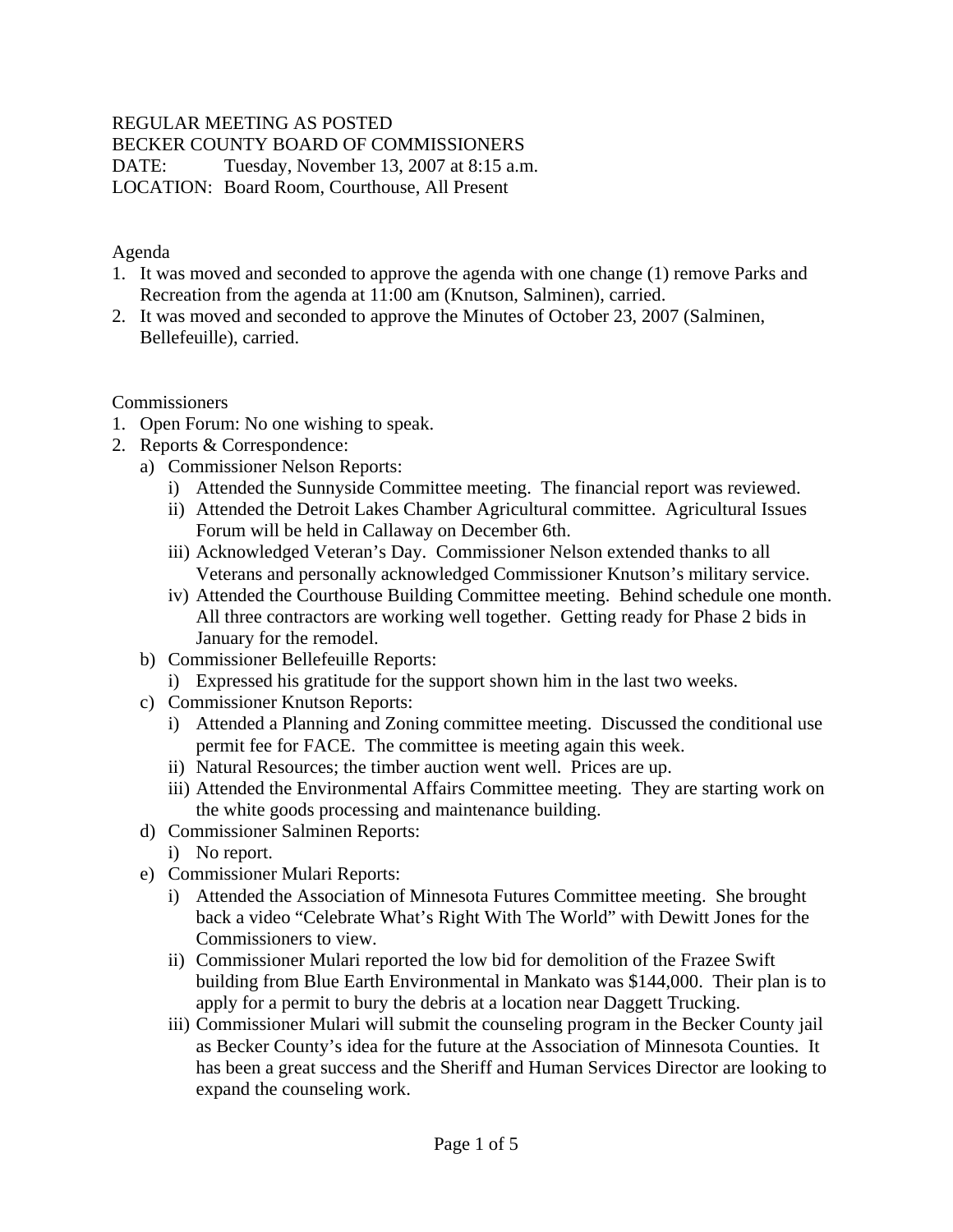- 3. It was moved and seconded to approve the nomination of Commissioner Mulari as the Voting Delegate and Commissioner Nelson as the Alternate from Becker County to the 2007 Annual Meeting of the Minnesota Counties Insurance Trust, December 3, 2007 (Salminen, Bellefeuille), carried.
- 4. It was moved and seconded to approve the Civil Commitment Contract with Thorwaldsen, Malmstrom, Sorum & Majors beginning January 1, 2008 and continues through December 31, 2008 (Salminen, Mulari), Commissioner Bellefeuille abstained from voting, carried.
- 5. It was moved and seconded to approve the insertion of the amount of \$250,000 to paragraph 4 of the Proposal to the City of Detroit Lakes to be utilized by the City of Detroit Lakes for "public parking enhancement costs" (Salminen, Knutson), carried.
- 6. It was moved and seconded to approve the Lakes Country Service Cooperative Agreement for January 1, 2008 through December 31, 2008 (Salminen, Bellefeuille), carried.
- 7. It was moved and seconded to approve attendance by all Commissioners to the Chamber of Commerce Legislative Forum, 8 am, December 6, 2007, at the Callaway Community Center (Knutson, Mulari), carried.

### Public Meeting

- 1. A Public Meeting was held for the permit application from Dean Mace for expansion of his turkey operation from 552 animal units to 708.
- 2. Jerry Schram spoke in favor of the expansion. He believes it is a good thing for the County to allow expansion of this business as Dean Mace runs a clean sound business.
- 3. Dean and Janet Mace were in attendance. There were no other comments from the public.

## Auditor – Treasurer

- 1. Colleen Hoffman gave a presentation on the Annual Audit Review and answered questions from the Commissioners. She commented on the excellent communication within the Auditor's office. We received a reduction on the contract price for the audit because of the great job the Auditor's office did. They are working on developing policies for the future and commended Becker County on being proactive.
- 2. Licenses & Permits
	- a) It was moved and seconded to approve Resolution 11-07-1B, the addition of Parcel number 19.0027.004, Lake View Township-\$100 to the tax forfeited land sale (Salminen, Mulari), all Commissioners voting aye, carried.

### Finance Committee Minutes

- 1. It was moved and seconded to approve the Claims (Salminen, Bellefeuille ), carried.
- 2. It was moved and seconded to approve the Central Services Capital Improvement Expenditures request to purchase a power brush for snow removal with a quote of \$2,971.35 (Salminen, Mulari), carried.
- 3. It was moved and seconded to approve the Environmental Concrete Crushing quote from A-Line Crushing Service for \$3.85 per ton (Salminen, Mulari), carried.
- 4. It was moved and seconded to approve the Information Technology 4th Quarter computer purchases which consist of 5 monitors, 7 computers, and one laptop (Salminen, Knutson), carried.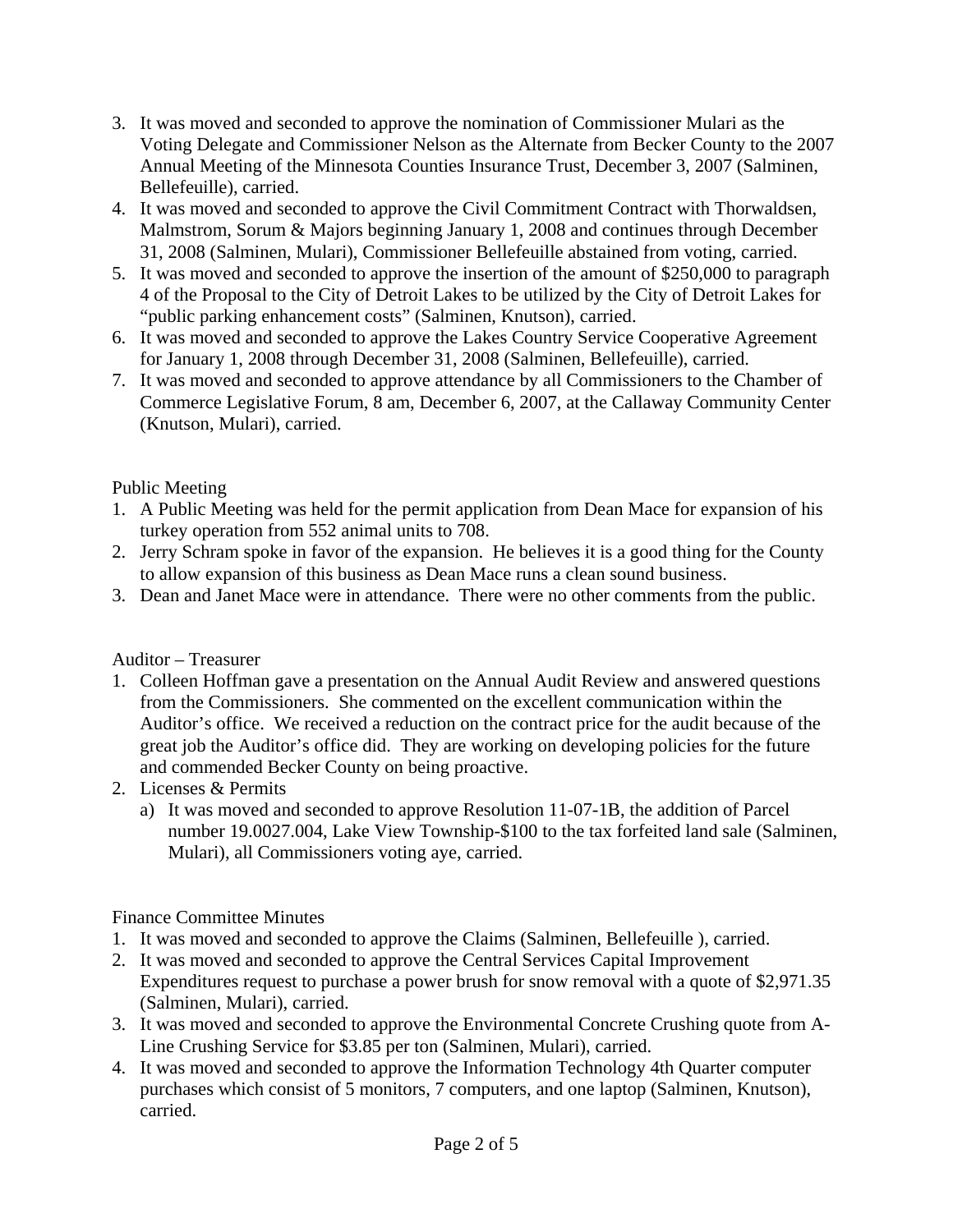- 5. It was recommended by the Finance Committee that Parks and Recreation secure the Snowmobile Trail Grooming Contract through direct negotiation.
- 6. It was moved and seconded to approve the Natural Resource Management Forest Inventory Update by Pro-West for an estimated cost of \$3,000 (Salminen, Knutson), carried.
- 7. It was moved and seconded to approve the Court House Project building change order M-005 dated November 1, 2007 with Manning Mechanical in the amount of \$4,221.68 and change order G-011 dated November 1, 2007 with Roers Construction in the amount of \$1,557.79 (Salminen, Knutson), carried.

### Assessor

1. It was moved and seconded to approve three properties for abatements (1) parcel number 19.0750.000, Lake View Township, \$302 (2) parcel number 49.1295.000, Detroit Lakes Township, \$206 and \$222 and (3) parcel number P53.9015.000, Wolf Lake City, \$202 (Mulari, Salminen), carried.

# **Sheriff**

1. It was moved and seconded to approve the Jail Nursing Contract Agreement which stipulates a rate of \$3,111 per month (Salminen, Bellefeuille), carried.

## Human Services

- 1. It was moved and seconded to approve the purchase of the Service Agreements/Contracts for (1) Care 2000 Home Health, (2) Emmanuel Community-Customized Living Services, (3) Frazee Care Center-Home and Community Based Services (7-1-07 to 7-31-07), (4) Frazee Care Center-Home and Community Based Services (8-1-07 to 6-30-08), (5) Merit Care Home Care, (6) Northern Safety and Security, (7) St. Mary's Regional Health-Customized Living, (8) St. Mary's Regional Health-Home Health Services (Mulari, Salminen), carried.
- 2. It was moved and seconded to approve the Trauma-Focused CBT Training (Salminen, Mulari), carried.
- 3. It was moved and seconded to approve the Blue Plus Amendment-MSC+ and SNBC (Mulari, Salminen), carried
- 4. It was moved and seconded to approve Resolution 11-07-1A for the Personnel Request for a Mental Health Case Manager due to a vacancy (Salminen, Mulari), carried.
- 5. It was moved and seconded to accept the Children and Family Services Report (Salminen, Mulari), carried
- 6. It was moved and seconded to approve the Human Services Claims (Salminen, Mulari), carried.
- 7. It was moved and seconded to approve the Community Health Claims (Mulari, Salminen), carried.
- 8. It was moved and seconded to accept the Transit Building Change Orders totaling \$92,058.10 which were previously approved by the Board (Salminen, Mulari), carried.
- 9. It was moved and seconded to approve the Transit Claims (Salminen, Bellefeuille), carried.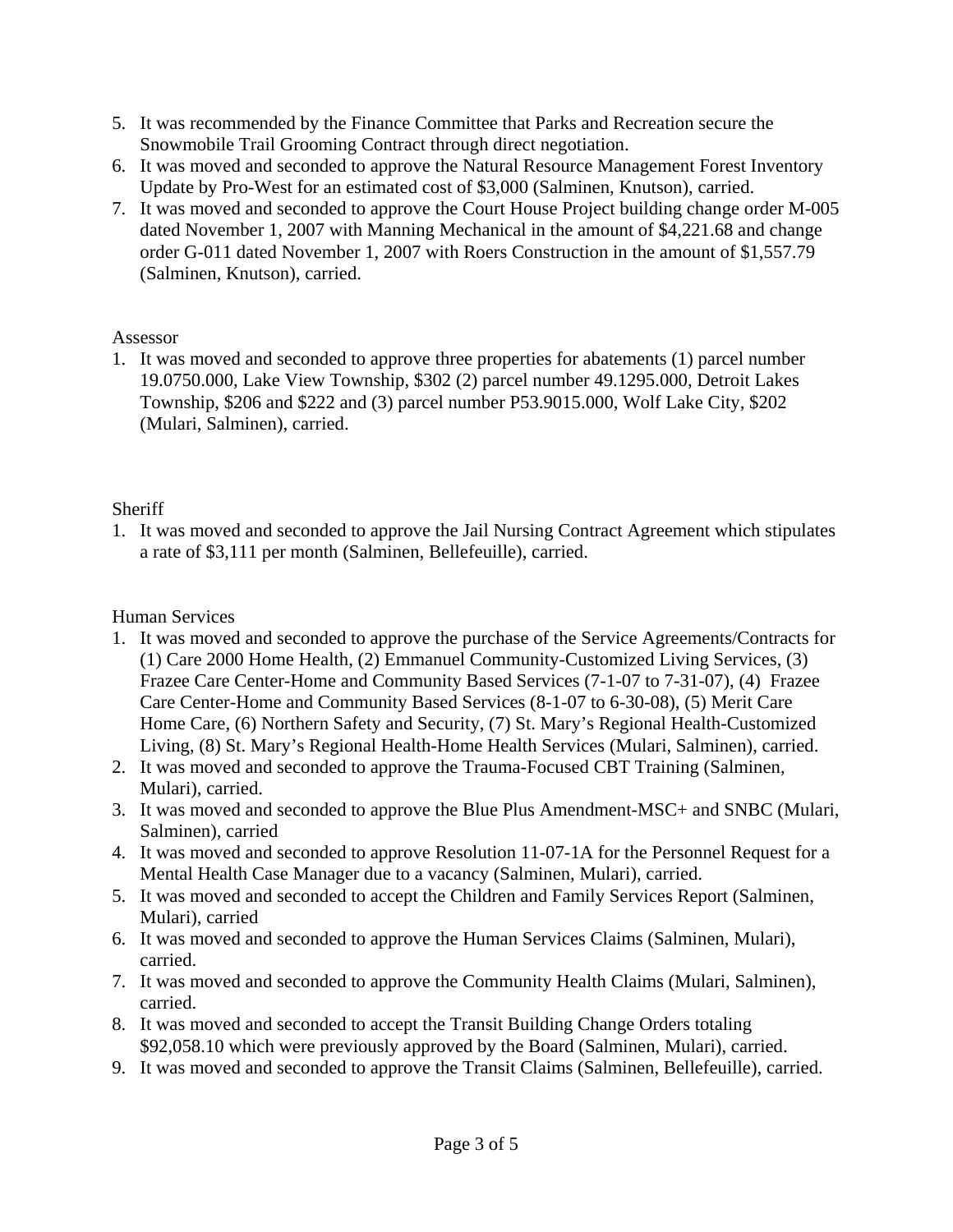Bad Medicine Lake Association-Chuck Church

- 1. Chuck Church gave a presentation on closed basin lakes for the Bad Medicine Lake Area Association. The Association is asking that the setback measurement on closed basin lakes be changed to "highest known water" from "ordinary high water" level. He presented information to back up his request.
- 2. Roger Olson, resident of Bad Medicine Lake, also requested the change to preserve the beauty of the lake. Bad Medicine is one of the clearest lakes because it has been taken care of. It is a closed basin lake and it cannot be flushed in and out to control pollution.
- 3. The Board recommended that the request be taken under advisement by the Planning and Zoning Ordinance Sub-Committee.

Mahube Community Council – Leah Pigatti

1. Leah Pigatti and Karen Lenius gave a report on programs funded by the donation from Becker County and other entities. Becker County is a volunteer rich county. One of their ongoing programs is the Income Tax Return program. They thanked the Commissioners for their contribution which is very important to their success.

Planning and Zoning

1. It was moved and seconded to approve Jon Christianson (Jon & Son's) Amendment to the Conditional Use Permit No. 549492 to change the wording in the first paragraph of the Exact Description to "behind the furthest north building" (Salminen, Nelson), carried.

Highway

- 1. It was moved and seconded to approve Resolution 11-07-1C, the Master Partnership Contract Renewal with MNDOT (Salminen, Bellefeuille), carried.
- 2. After discussion it was decided to review the wording in Resolution 11-07-1D with the County Attorney to insure the fact that CR 124 and CR 133 would always remain public roads if they are revoked to the White Earth Tribal Reservation. The Resolution will be brought back to the Board after revision.
- 3. The Five Year Plan Meeting date was set as December 11, 2007 from 1:00 pm to 4:00 p.m. It will be put on the agenda for the Board meeting that day.
- 4. A construction update was given on the status of all projects.

Discussion was held on the December  $25<sup>th</sup>$  Board Meeting. It was agreed that the meeting date would be moved to December 18, 2007.

Closed Session – Labor Negotiations

- 1. It was moved and seconded to close the session for discussion on Labor Negotiations (Mulari, Salminen), carried.
- 2. It was moved and seconded to re-open the closed session (Mulari, Salminen), carried.